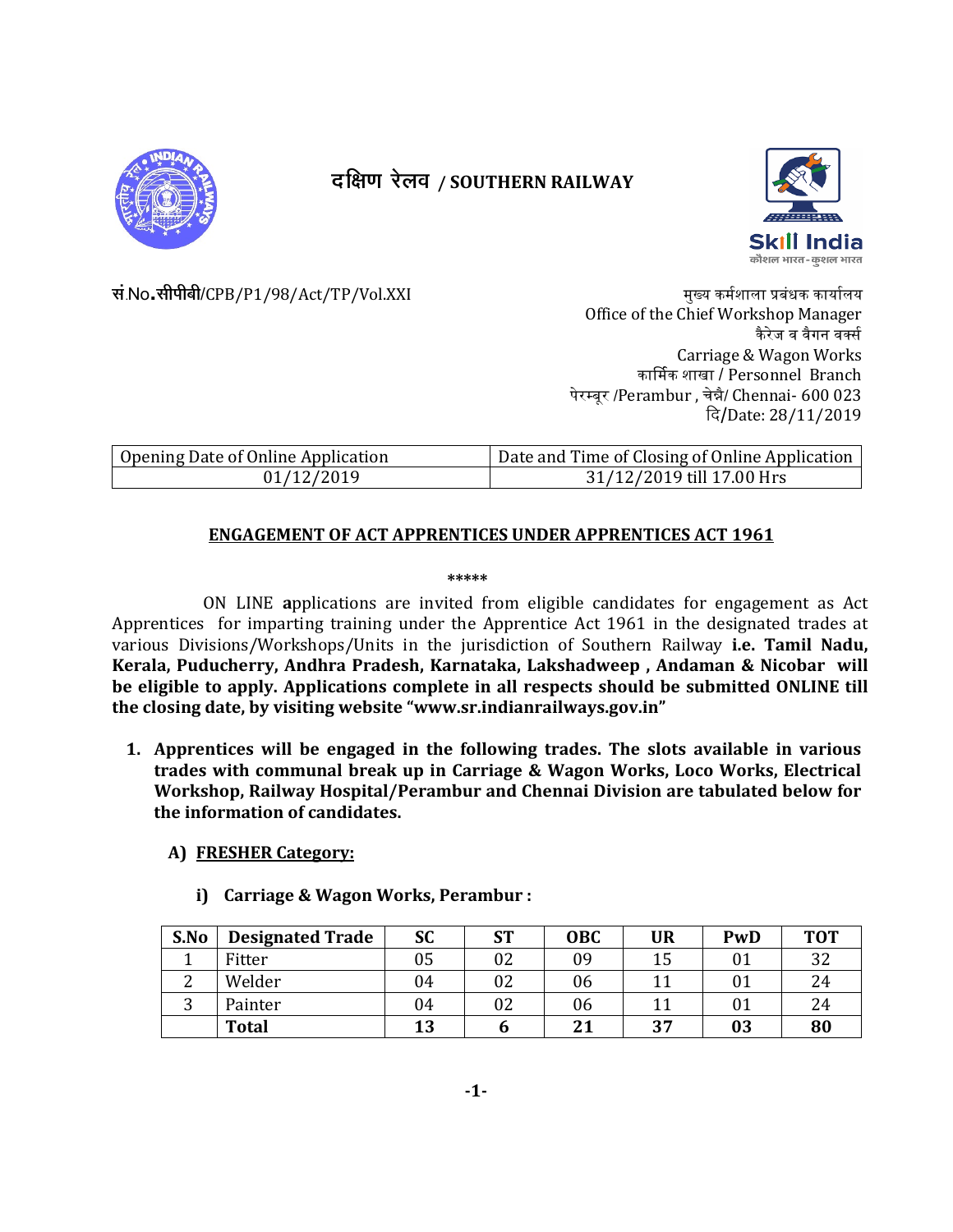| <b>S.No</b> Designated Trade | SC    | ст    | <b>OBC</b> | <b>UR</b> | PwD           | <b>TOT</b> |
|------------------------------|-------|-------|------------|-----------|---------------|------------|
| MLT (Radiology               | $- -$ | $- -$ | Λ1         | 02        | $- -$         | 03         |
| MLT (Pathology               |       | 01    | 02         | 04        | $- -$         | 08         |
| MLT(Cardiology               |       | 01    |            | 05        | $- -$         | 09         |
| <b>Total</b>                 | 02    | 02    | 05         |           | $\sim$ $\sim$ | 20         |

# **ii) Railway Hospital/Perambur (Medical Laboratory Technician)**

## **B) Ex-ITI Category:**

|                | a) CARRIAGE & WAGON WORKS, PERAMBUR |                |                |              |                |                |                |    |                |    |              |              |
|----------------|-------------------------------------|----------------|----------------|--------------|----------------|----------------|----------------|----|----------------|----|--------------|--------------|
| S.No           | <b>Trade</b>                        |                | <b>SC</b>      |              | <b>ST</b>      |                | <b>OBC</b>     |    | <b>UR</b>      |    | PwD          | <b>Total</b> |
| 1              | Carpenter                           |                | 4              |              | $\overline{2}$ |                | 7              |    | 12             |    | $\mathbf{1}$ | 26           |
| $\overline{c}$ | Fitter                              |                | 30             |              | 15             |                | 55             |    | 96             |    | 6            | 202          |
| 3              | <b>MMV</b>                          |                | 4              |              | 2              |                | 7              |    | 12             |    | 1            | 26           |
| 4              | Painter                             |                | 3              |              | 2              |                | 5              |    | 09             |    | $\mathbf{1}$ | 20           |
| 5              | <b>PASAA</b>                        |                | $\overline{2}$ |              | $\mathbf{1}$   |                | 3              |    | $\overline{4}$ |    | $\Omega$     | 10           |
| 6              | Welder (G&E)                        |                | 15             |              | 8              |                | 27             |    | 46             |    | 4            | 100          |
|                | <b>Total</b>                        |                | 58             |              | 30             |                | 104            |    | 179            |    | 13           | 384          |
|                | b) ELECTRICAL WORKSHOP/PERAMBUR     |                |                |              |                |                |                |    |                |    |              |              |
| $\mathbf{1}$   | Electrician                         |                | 9              |              | 5              |                | 16             |    | 28             |    | 2            | 60           |
| $\overline{2}$ | <b>Electronic Mechanic</b>          |                | $\overline{2}$ |              | $\mathbf{1}$   |                | 3              |    | $\overline{4}$ |    |              | 10           |
| 3              | Fitter                              |                | 2              |              | $\mathbf{1}$   |                | 3              |    | 4              |    | --           | 10           |
| $\overline{4}$ | R&AC                                |                | 5              |              | 2              |                | 8              |    | 14             |    | 1            | 30           |
| 5              | Welder (G&E)                        |                | $\overline{2}$ |              | 1              |                | 3              |    | 4              |    | $-$          | 10           |
| 6              | Wireman                             |                | $\overline{2}$ |              | 1              |                | 3              |    | 4              |    |              | 10           |
|                | <b>Total</b>                        |                | 22             |              | 11             |                | 36             |    | 58             |    | 0            | 130          |
|                | c) LOCO WORKS/PERAMBUR              |                |                |              |                |                |                |    |                |    |              |              |
| $\mathbf{1}$   | Fitter                              |                | 21             |              | 11             |                | 38             |    | 66             |    | 6            | 142          |
| 2              | Painter                             |                | 3              |              | 1              |                | 5              |    | 8              |    | $\mathbf{1}$ | 18           |
| 3              | <b>PASAA</b>                        |                | $\mathbf 1$    |              |                |                | $\overline{2}$ |    | 3              |    |              | 6            |
| 4              | Welder (G&E)                        |                | 7              |              | 4              |                | 13             |    | 22             |    | 2            | 48           |
|                | <b>Total</b>                        |                | 32             |              | 16             |                | 58             |    | 99             |    | 9            | 214          |
|                | d) ENGINEERING WORKSHOP/ARAKKONAM   |                |                |              |                |                |                |    |                |    |              |              |
| 1              | Fitter                              | 4              |                | 2            |                | 7              |                | 11 |                | 01 |              | 25           |
| $\overline{2}$ | Machinist                           | $\overline{2}$ |                | $\mathbf{1}$ |                | 3              |                | 6  |                |    |              | 12           |
| 3              | Turner                              | 2              |                | $\mathbf{1}$ |                | $\overline{4}$ |                | 7  |                | 01 |              | 15           |
| $\overline{4}$ | Welder (G&E)                        | $\overline{2}$ |                | $\mathbf{1}$ |                | $\overline{4}$ |                | 7  |                | 01 |              | 15           |
|                | <b>Total</b>                        | 10             |                | 5            |                | 18             |                | 31 |                | 3  |              | 67           |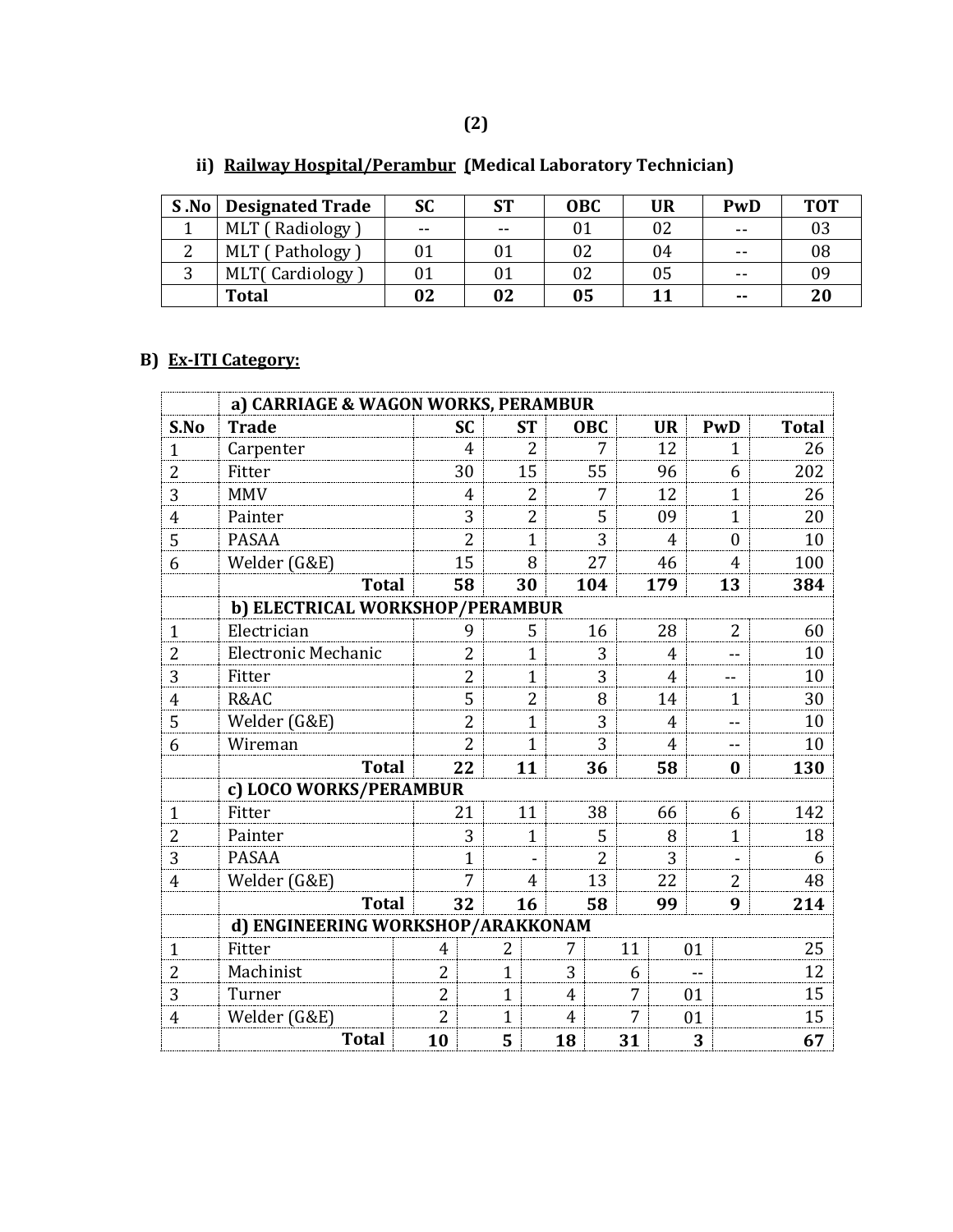|                |                               |           |                | (3)              |                |                          |                  |                |  |
|----------------|-------------------------------|-----------|----------------|------------------|----------------|--------------------------|------------------|----------------|--|
|                | e) CHENNAI DIVISION - RS/AJJ  |           |                |                  |                |                          |                  |                |  |
| 1              | <b>Advanced Welder</b>        |           | 1              |                  | 1              | 3                        |                  | 5              |  |
| $\overline{2}$ | Electrician                   |           | 4              | $\overline{2}$   | 7              | 11                       | 01               | 25             |  |
| 3              | <b>Electronic Mechanic</b>    |           | $\mathbf{1}$   |                  | 1              | 3                        |                  | 5              |  |
| 4              | Fitter                        |           | 4              | 2                | 7              | 11                       | 01               | 25             |  |
| 5              | Machinist                     |           |                |                  | $\mathbf{1}$   | 1                        |                  | $\overline{2}$ |  |
| 6              | Turner                        |           |                |                  | $\mathbf{1}$   | $\mathbf{1}$             |                  | 2              |  |
| 7              | Welder (G&E)                  |           | 2              | 1                | 3              | 4                        |                  | 10             |  |
|                | <b>Total</b>                  |           | 12             | 5                | 21             | 34                       | $\overline{2}$   | 74             |  |
|                | f) CHENNAI DIVISION - RS/AVD  |           |                |                  |                |                          |                  |                |  |
| 1              | Electrician                   |           | 8              | 4                | 14             | 23                       | 02               | 51             |  |
| $\overline{2}$ | Fitter                        |           | 8              | $\overline{4}$   | 14             | 23                       | 02               | 51             |  |
|                | <b>Total</b>                  |           | 16             | 8                | 28             | 46                       | 04               | 102            |  |
|                | g) CHENNAI DIVISION - RS/TBM  |           |                |                  |                |                          |                  |                |  |
| 1              | Carpenter                     |           | 1              |                  | 1              | 3                        |                  | 5              |  |
| 2              | Electrician                   |           | 4              | 2                | 7              | 11                       | 01               | 25             |  |
| 3              | Fitter                        |           | 3              | 2                | 5              | 10                       |                  | 20             |  |
| $\overline{4}$ | Welder (G&E)                  |           | $\overline{2}$ | $\mathbf{1}$     | 3              | $\overline{4}$           |                  | 10             |  |
|                | <b>Total</b>                  |           | 10             | 5                | 16             | 28                       | 01               | 60             |  |
|                | h) CHENNAI DIVISION - DSL/TNP |           |                |                  |                |                          |                  |                |  |
| 1              | Electrician                   |           | 1              |                  | 1              | 3                        |                  | 5              |  |
| 2              | Diesel Mechanic               |           | 1              |                  | $\mathbf{1}$   | 2                        | --               | 4              |  |
|                | <b>Total</b>                  |           | $\overline{2}$ | $\boldsymbol{0}$ | $\overline{2}$ | 5                        | $\bf{0}$         | 9              |  |
|                | i) CHENNAI DIVISION - C&W/BBQ |           |                |                  |                |                          |                  |                |  |
| $\mathbf{1}$   | Fitter                        |           | 6              | 3                | 10             | 18                       | $\mathbf{1}$     | 38             |  |
|                | <b>Total</b>                  |           | 6              | 3                | 10             | 18                       | $\mathbf{1}$     | 38             |  |
|                | i) CHENNAI DIVISION - RS/RPM  |           |                |                  |                |                          |                  |                |  |
| $\mathbf{1}$   | Electrician                   |           | 3              | $\mathbf{1}$     | 5              | 09                       | 01               | 19             |  |
| 2              | Electronic Mechanic           |           |                |                  | $\mathbf{1}$   | $\mathbf{1}$             |                  | 2              |  |
| 3              | Fitter                        |           |                |                  | $\mathbf{1}$   | $\mathbf{1}$             | --               | 2              |  |
| 4              | Turner                        |           |                |                  | $\mathbf{1}$   | 1                        |                  | 2              |  |
| 5              | Welder (G&E)                  |           |                |                  | 1              | 1                        | $-$              | 2              |  |
|                | <b>Total</b>                  |           | 3              | $\mathbf{1}$     | 9              | 13                       | 01               | 27             |  |
|                | k) RAILWAY HOSPITAL/PERAMBUR  |           |                |                  |                |                          |                  |                |  |
| $\mathbf{1}$   | PASAA                         |           |                |                  | 1              | 2                        |                  | 3              |  |
|                | <b>Total</b>                  |           | $\bf{0}$       | $\bf{0}$         | $\mathbf{1}$   | $\overline{2}$           | $\boldsymbol{0}$ | 3              |  |
|                | <b>B</b> - Total              |           | 171            | 84               | 303            | 513                      | 37               | 1108           |  |
|                |                               | <b>SC</b> | <b>ST</b>      | OBC              | <b>UR</b>      | <b>PwD</b>               | <b>TOTAL</b>     |                |  |
|                | <b>FRESHERS</b>               | 13        | 06             | 21               | 37             | 03                       | 80               |                |  |
|                | <b>MLT</b>                    | 02        | 02             | 05               | 11             | $\overline{\phantom{a}}$ | 20               |                |  |
|                | EX-ITI                        | 171       | 84             | 303              | 513            | 37                       | 1108             |                |  |
|                | <b>GRAND TOTAL</b>            | 186       | 92             | 329              | 561            | 40                       | 1208             |                |  |

Vacancies indicated above are only tentative and are subject to change and the vacancies reserved for SC/ST/OBC/PWD are as per prescribed requirement in the respective categories.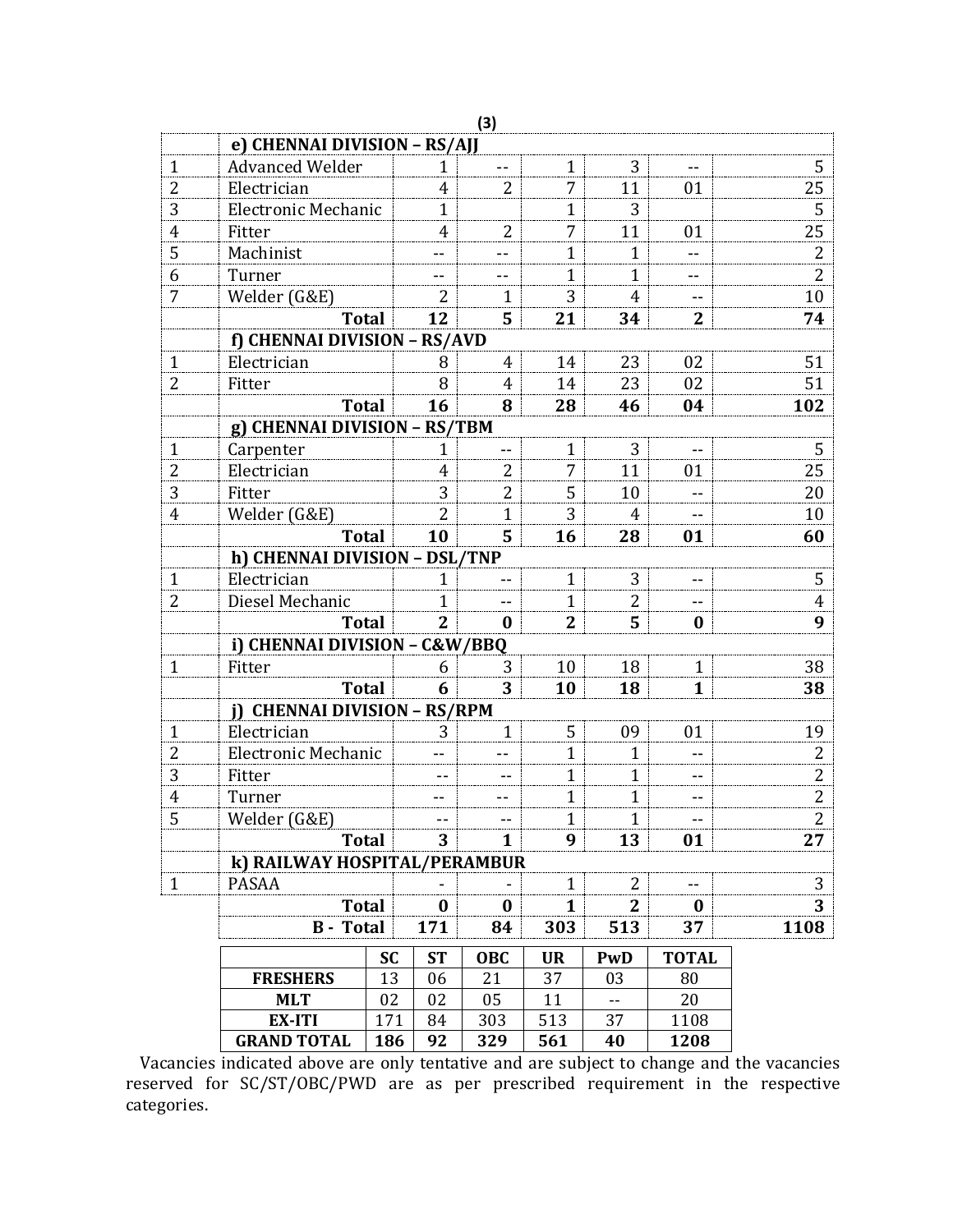#### **(4) 2. Eligibility of person with Disability Candidates:**

4% of Apprentices to be trained are reserved for person with disability under the following physical standards as per the provisions of Schedule-II of apprenticeship manual and Railway Boards letter No.E(MPP)2003/6/14 Dated: 09/12/2003. Training in the Relevant Trade will subject to Permissible Disability as noted below:

| S.No         | Trade                                     | Categories of disabled who<br>could apply for Engagement |
|--------------|-------------------------------------------|----------------------------------------------------------|
| $\mathbf{1}$ | <b>FITTER</b>                             | OL, BL, LV, HH                                           |
| 2            | <b>WELDER</b>                             | OL, HH                                                   |
| 3            | <b>CARPENTER</b>                          | OL, HH                                                   |
| 4            | <b>PAINTER</b>                            | OL, HH                                                   |
| 5            | <b>MACHINIST</b>                          | LV, OL, HH                                               |
| 6            | <b>ELECTRICIAN</b>                        | OL, HH                                                   |
| 7            | DIESEL MECHANIC                           | 0L                                                       |
| 8            | MECHANIC REFRIGERATION & AIR CONDITIONING | OL, LV, HH                                               |
| 9            | MECHANIC MOTOR VEHICLE                    | OL, HH                                                   |
| 10           | ELECTRONIC MECHANIC                       | OL, BL, HH                                               |
| 11           | <b>PASSA</b>                              | OL, BL, HH                                               |
| 12           | MEDICAL LAB TECHNICIAN                    | OL, BL, HH                                               |
|              | (Radiology, Pathology & Cardiology)       |                                                          |

## **2. (I). Definition of Disabilities:**

- a) **Blindness**: Blindness refers to a condition where a person suffers from any of the following conditions, namely
	- (i) Total absence of sight; or
	- (ii) Visual acuity not exceeding 6/60 or 20/200 (Snellen) in the better eye with correcting lenses.
	- (iii) Limitation of the field of vision subtending an angle of 20 degree or worse.
- b) **Low Vision** : "Person with low vision" means a person with impairment of visual functioning even after treatment or standard refractive corrective but who uses or is potentially capable of using vision for the planning or execution of a task with appropriate assistive device
- c) **Hearing impairment:** 'Hearing Impairment" means loss of sixty decibels or more in the better ear in the conversational range of frequencies. Hearing impairment would also include persons who are deaf & dumb.
- d) **Loco motor disability**: "Loco motor disability" means disability of the bones, joints or muscles leading to substantial restriction of the movement of the limbs or any form of cerebral palsy.
- e) **Cerebral palsy:** "Cerebral palsy" means a group of non-progressive conditions of a person characterized by abnormal motor control posture resulting from brain insult or injuries occurring in the prenatal, peri-natal or infant period of development.

All the cases of orthopedically handicapped persons would be covered under the category of "Loco motor disability or Cerebral palsy".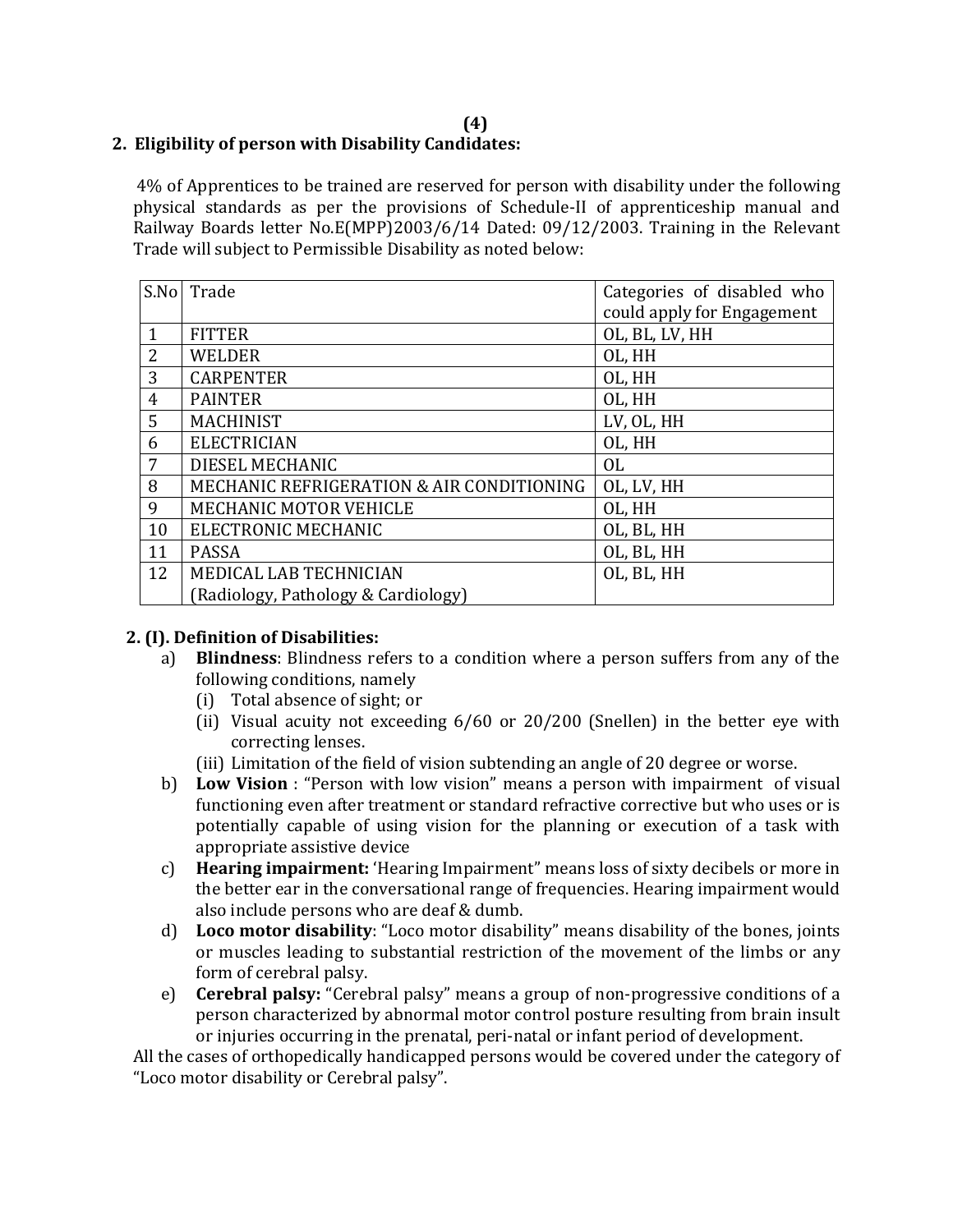#### **2. (II). Disability Certificates:**

A physically handicapped person who wants to avail the benefits of reservation would have to submit disability certificate issued by the Central or State Government.

#### **3. Minimum Academic/Technical Qualification as per the Apprentices Act 1961:**

- a) Must have passed  $10<sup>th</sup>$  class examination under 10, +2 system or its equivalent with minimum 50% marks in aggregate.
- b) Must have passed ITI Course in relevant trades from a recognized institution.
- c) Must have passed +2 with Physics, Chemistry & Biology (For MLT Only).

#### **Note: i) Minimum 50% marks in SSLC not applicable for SC/ST/PwD Candidates.**

 **ii) Candidates with higher qualification viz. Diploma/Degree & Course Completed Act Apprentices are NOT eligible to apply.**

#### **4. Age Limit (as on the date of notification):**

- i) The candidates should have completed 15 years of age and should NOT have completed 22/24 years for Freshers/Ex-ITI, MLT Respectively.
- ii) The Upper age is relax able by 3 years for OBC, 5 years for SC/ST candidates and 10 Years for Person with Disability (PwD).

#### **5. Processing fee (Non-Refundable) Rs.100/-.**

Fee is to be paid through ONLINE MODE. Ne fee is required to be paid by SC/ST/PwD/Women candidates.

#### **6. Medical Examination:**

Selected candidates shall have to bring Medical certificate at the time of document verification in the prescribed format as per Apprentice Act 1961 and Para 4 of Apprenticeship Rules 1992 (as amended time to time).

The Medical certificates should be signed by Government Authorized Doctor (Gaz.) not below the rank of Asst.Surgeon of Central/State Government Hospital.

#### **7. Engagement & Contract:**

The selected candidates shall be engaged in the unit of their choice subject to the extent of vacancies and they may have to engage in other units coming under the jurisdiction if so warranted by the administrative requirement.

The selected ITI/Non-ITI (Fresher's) candidates have to execute a contract of apprenticeship under the Apprentices Act-1961 and if such candidates is minor his Guardian can execute the prescribed contract as per the guidelines of Regional Director of Apprenticeship Training, Guindy, Chennai.

Candidates should register your details in the Apprenticeship Portal/Website; Apprenticeship.gov.in – Apprenticeship – Candidates Registration and report at concerned units with your Apprenticeship Registration ID.